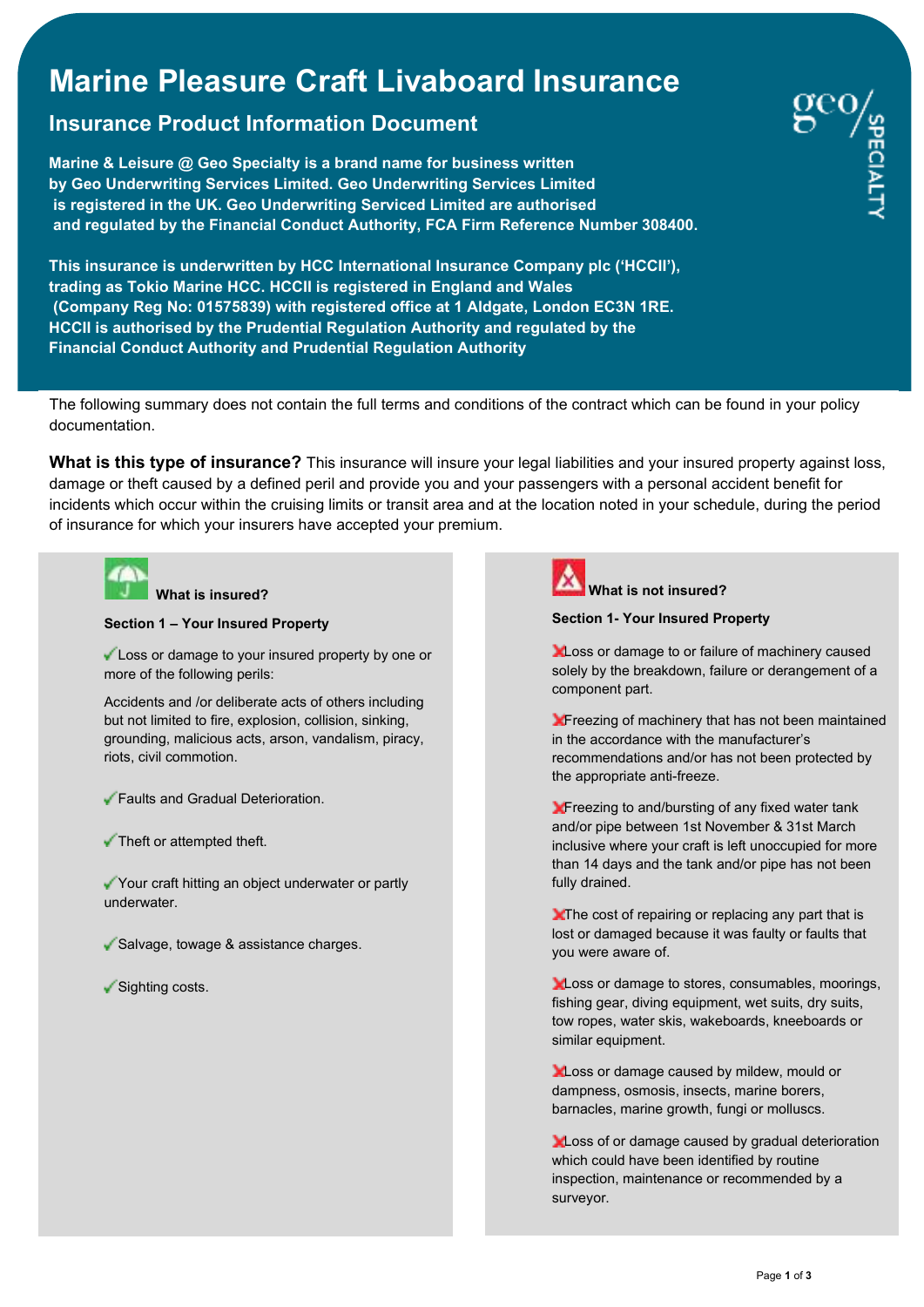#### **What is insured?**

#### **Section 2 – Your Liability**

Liability to Third Parties and Passengers

Cocupiers Liability.

You and your family's legal costs in settling or defending a claim, solicitors fees and other expenses relating to official enquires of coroners' inquests.

#### **Section 3 - Personal Accident**

 $\triangle$  A benefit for you and your passengers and quests for accidental death or accidental injury while you or they are on your craft or getting on or off it:

£20 000 for death;

£20 000 for the loss of one or more limbs;

£20 000 for the total loss of sight (complete and irrecoverable) in one or both eyes;

£20 000 for permanent total disablement.

Doctors' or surgeons' fees for emergency treatment if you and your passengers and guests are injured on your craft or getting on or off it:

£1 000 for any one incident.

#### **Optional covers (these are additional covers you can buy they will be shown in your schedule if in operation)**

- Third Party Only Cover/ Laid up cover
- Craft damage only
- $\checkmark$  Contents

#### **What is not insured?**

#### **Section 2 – Your Liability**

Anyone you employ in connection with the operation of your craft.

Any liabilities incurred whilst your craft is being used by, or is in the custody or control of any person employed in the marine trade.

#### **Section 3 – Personal Accident**

**Is not covered with Third Party only Cover.** 

No more than £60 000 in any one period of insurance.

Anyone aged over 75 at the time of the incident.

**X** Death, total loss of sight or permanent total disablement if it happens more than 52 weeks after the date of the incident that caused the injury.

**Any cover unless the helmsman is wearing a** personal floatation device whilst your craft is being used single handed.

Any cover whilst you are racing your craft above the level of racing shown in your schedule.

#### **Section 4- General Policy Exclusions**

**X**Terrorism, radioactive contamination, sonic bangs, war risks, riots and civil commotion.

 $\blacktriangleright$  any claim in any way caused by or resulting from:

i) Coronavirus disease (COVID-19);

 ii) Severe acute respiratory syndrome coronavirus 2 (SARS-CoV-2);

- iii) any mutation or variation of SARS-CoV-2;
- iv) any fear or threat of i), ii) or iii) above.